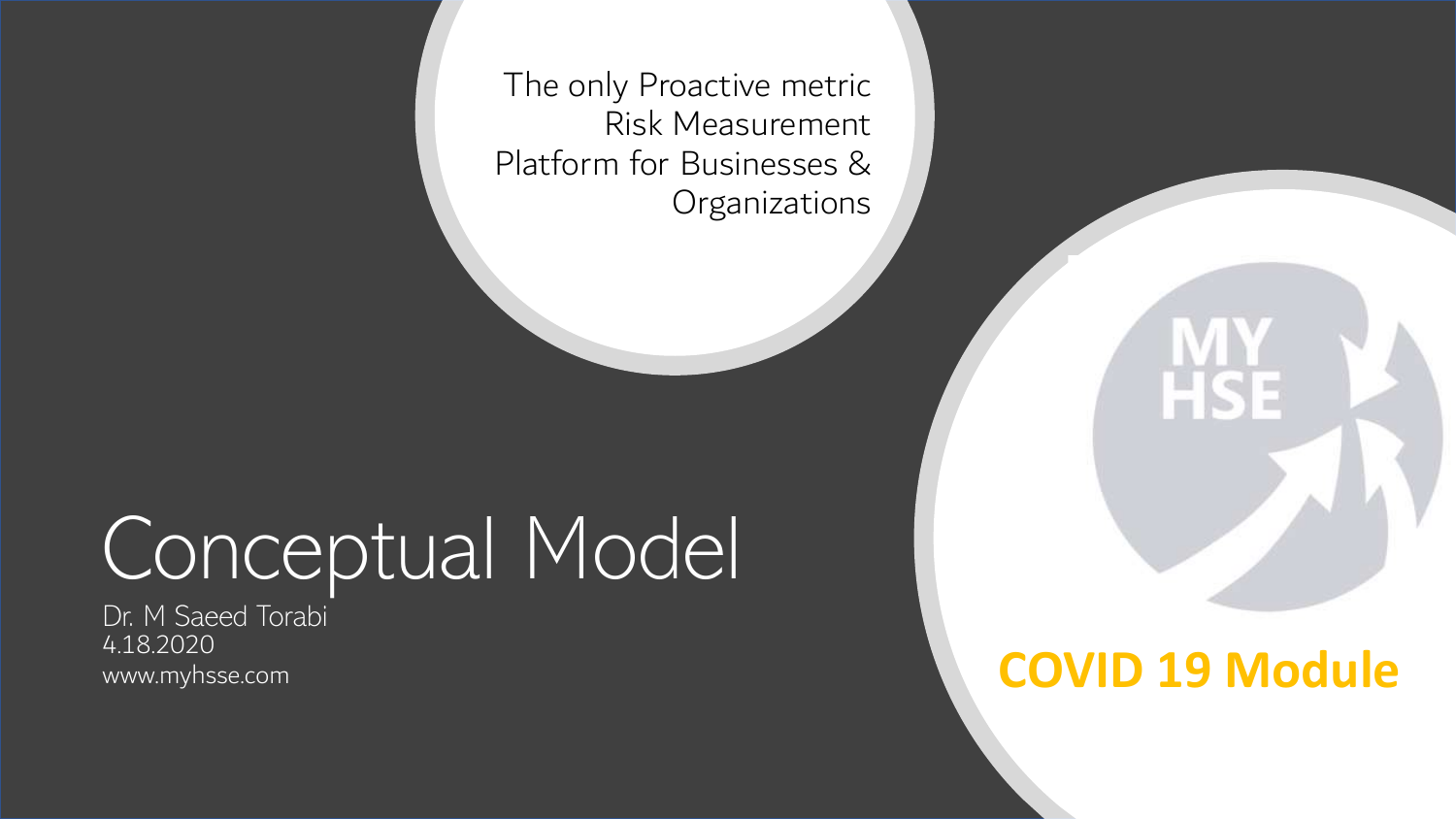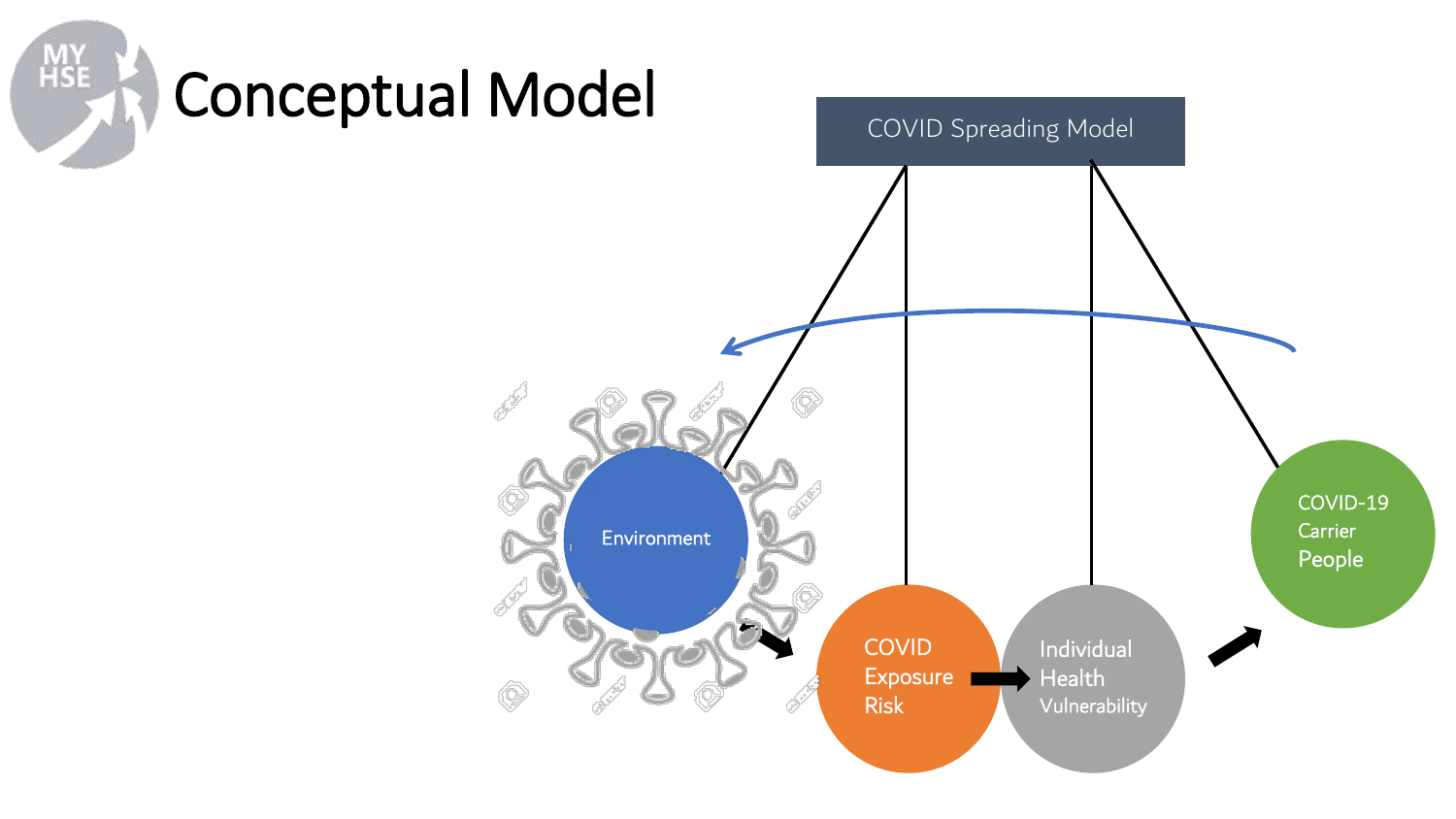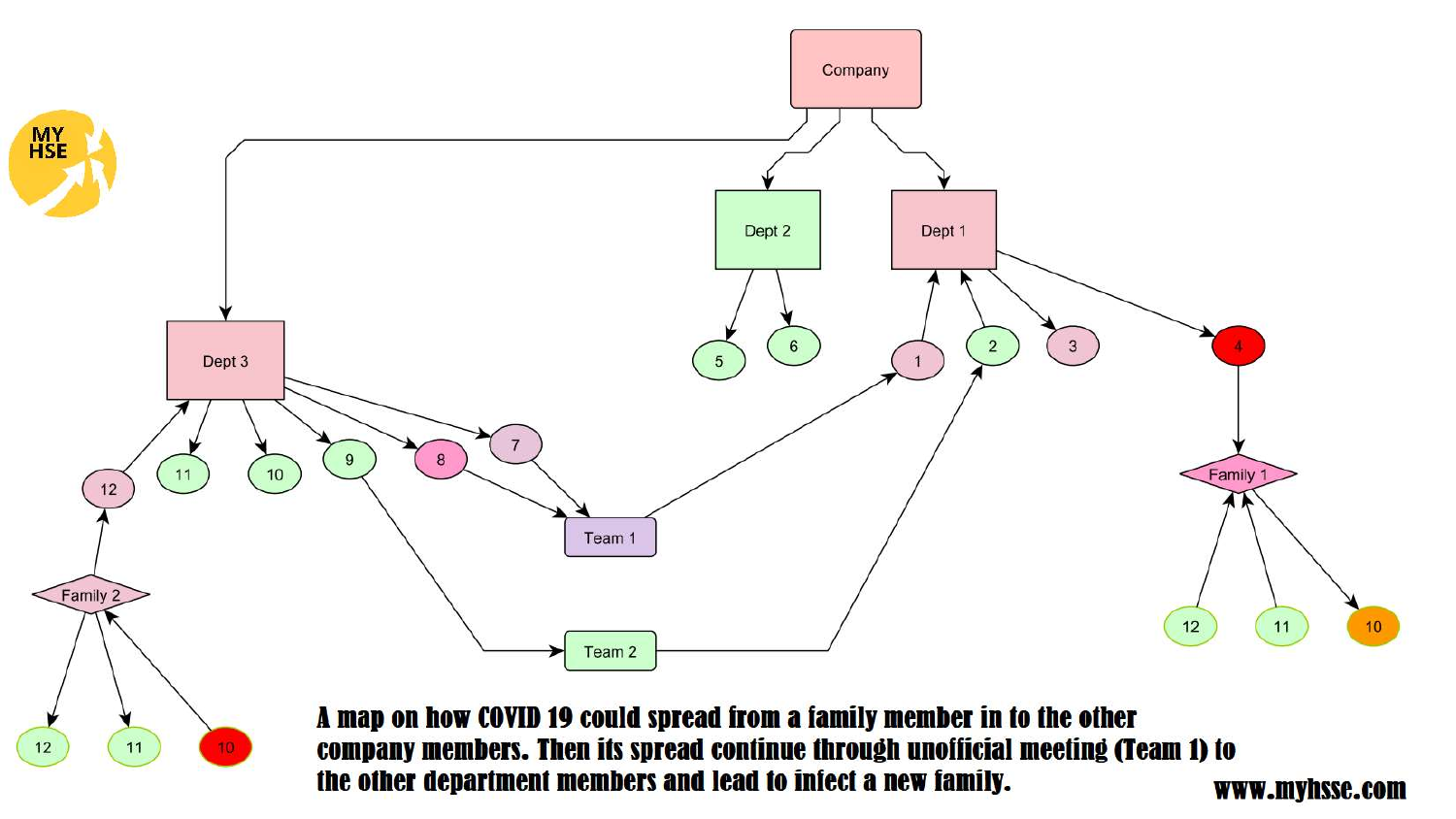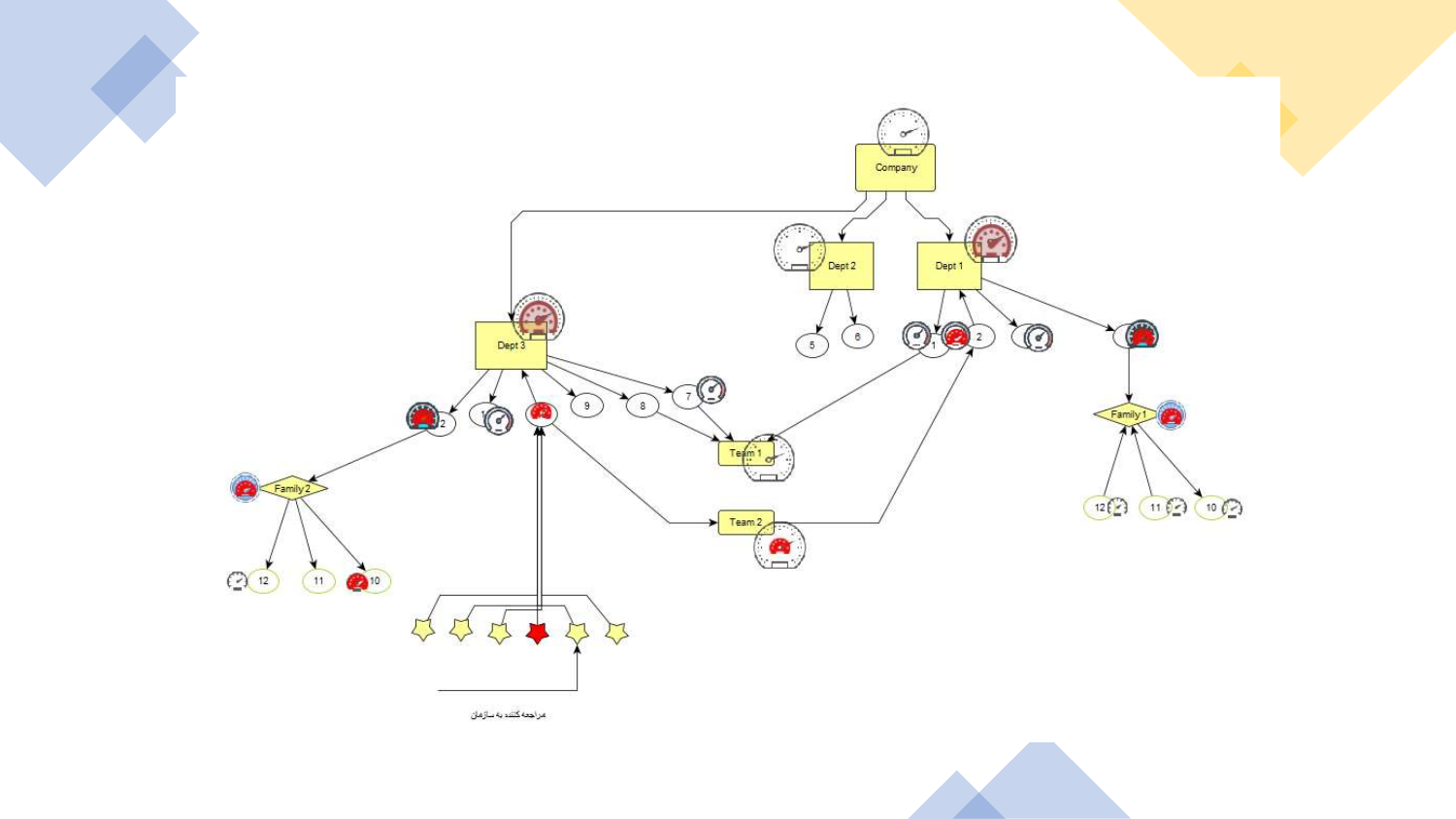## Dad; May I ask to check the Covid Risk in home?!



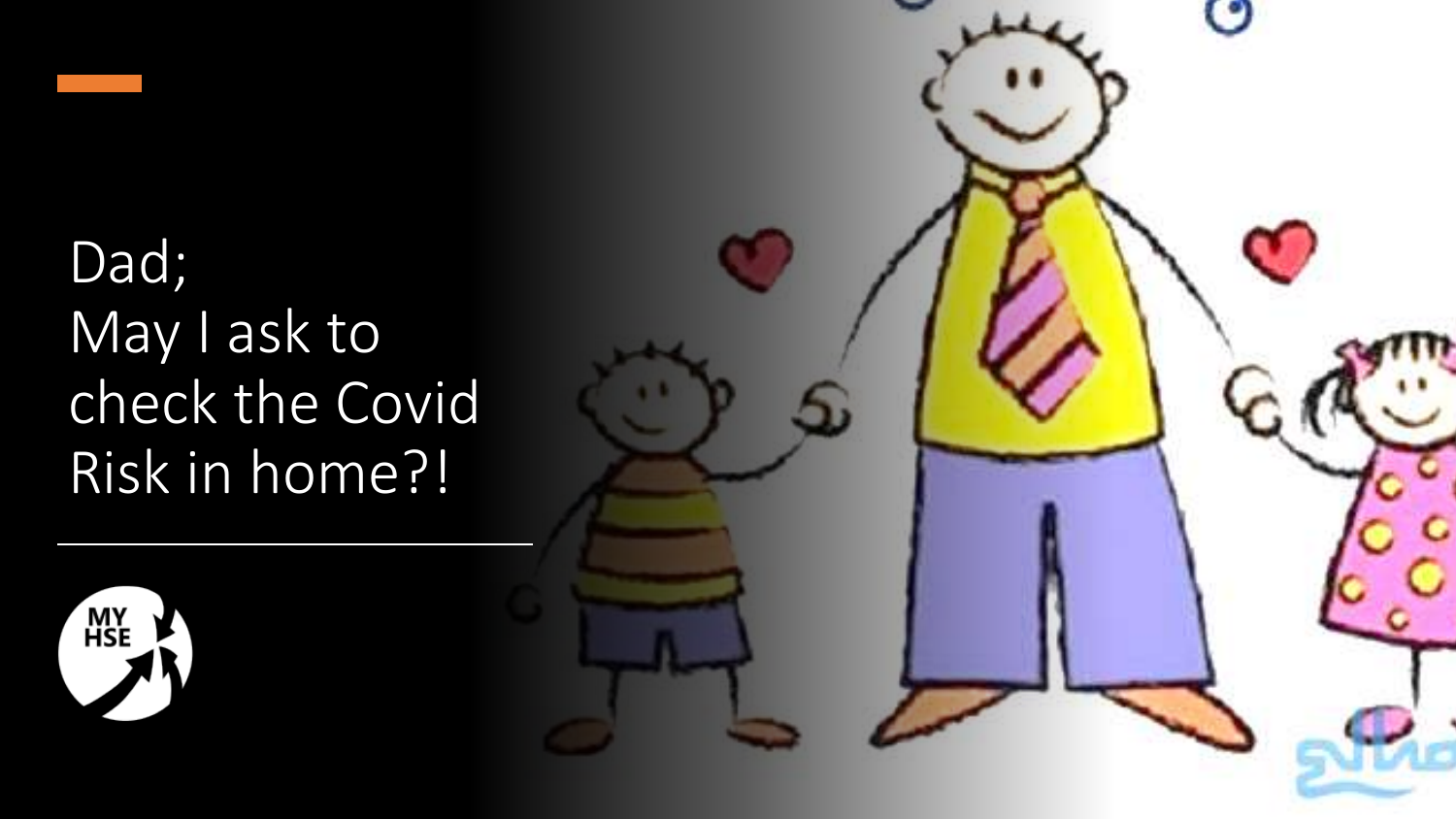HS

## Home, Group, Business Transmissional Factors



| M      |        |        |
|--------|--------|--------|
| $\ast$ | $\ast$ | $\ast$ |
| $\ast$ |        | $\ast$ |
| $\ast$ |        | $\ast$ |
| $\ast$ | $\ast$ | $\ast$ |
| $\ast$ |        | $\ast$ |
| $\ast$ | $\ast$ | $\ast$ |
| $\ast$ | $\ast$ | $\ast$ |
| $\ast$ | $\ast$ | $\ast$ |
| $\ast$ | $\ast$ | $\ast$ |
| $\ast$ |        | $\ast$ |

| <b>Interactions</b>       |
|---------------------------|
| Mouth                     |
| Hands                     |
| Clothes                   |
| Food                      |
| Purchase                  |
| <b>Accessories</b>        |
| <b>PPE</b>                |
| Work-desk                 |
| Congestion                |
| Ventilation               |
| Washroom                  |
| Animals                   |
| Mass production/ services |
| <b>Material</b>           |
| Gates                     |
| Occupations               |
| <b>Meetings</b>           |
| Mood                      |
| Respiration               |
| Mouring                   |
| Exercise                  |
| Waste                     |
| Tools                     |

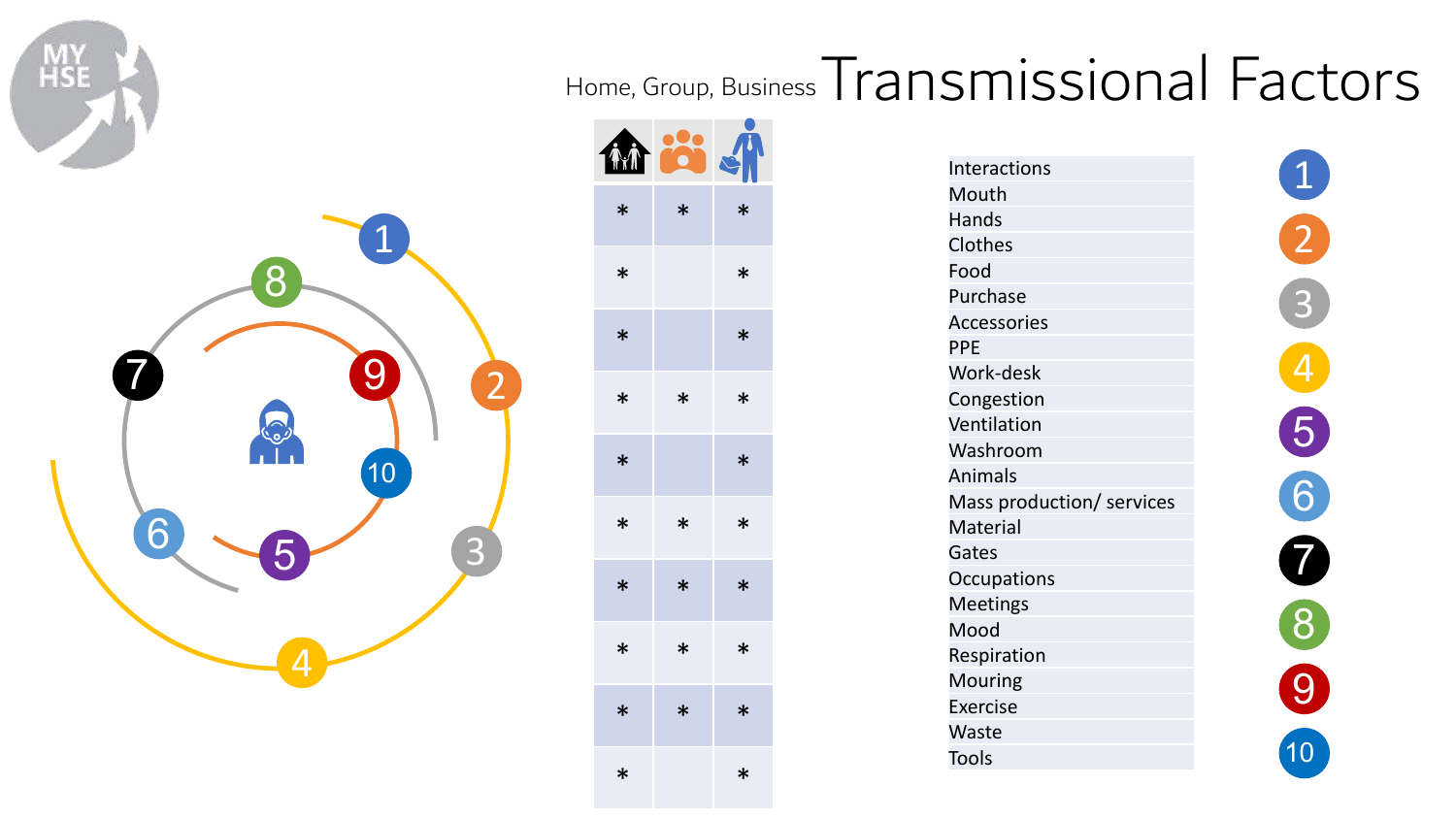

**To what extent can personal accessories become contaminated** 

**Very little**: Prefer to put away personal items like bag, watches, and similar items away; **Little**: Carrying personal items in a bag without direct contamination exposure (glasses, camera) with the possibility of disinfection for the container **Average**: Scattered items with limited possibility of disinfection and minimum contact with infected surfaces (personal laptop, protected mobile set) **Much**: Scattered items with the possibility of contact with infected surfaces and limited disinfection (rosary, key holder, calendar notebook, bank/fuel card, laptop charger) **Very much**: Shared items or items in constant contact with high contamination potential (shopping bag, money, stick, shared pen and…)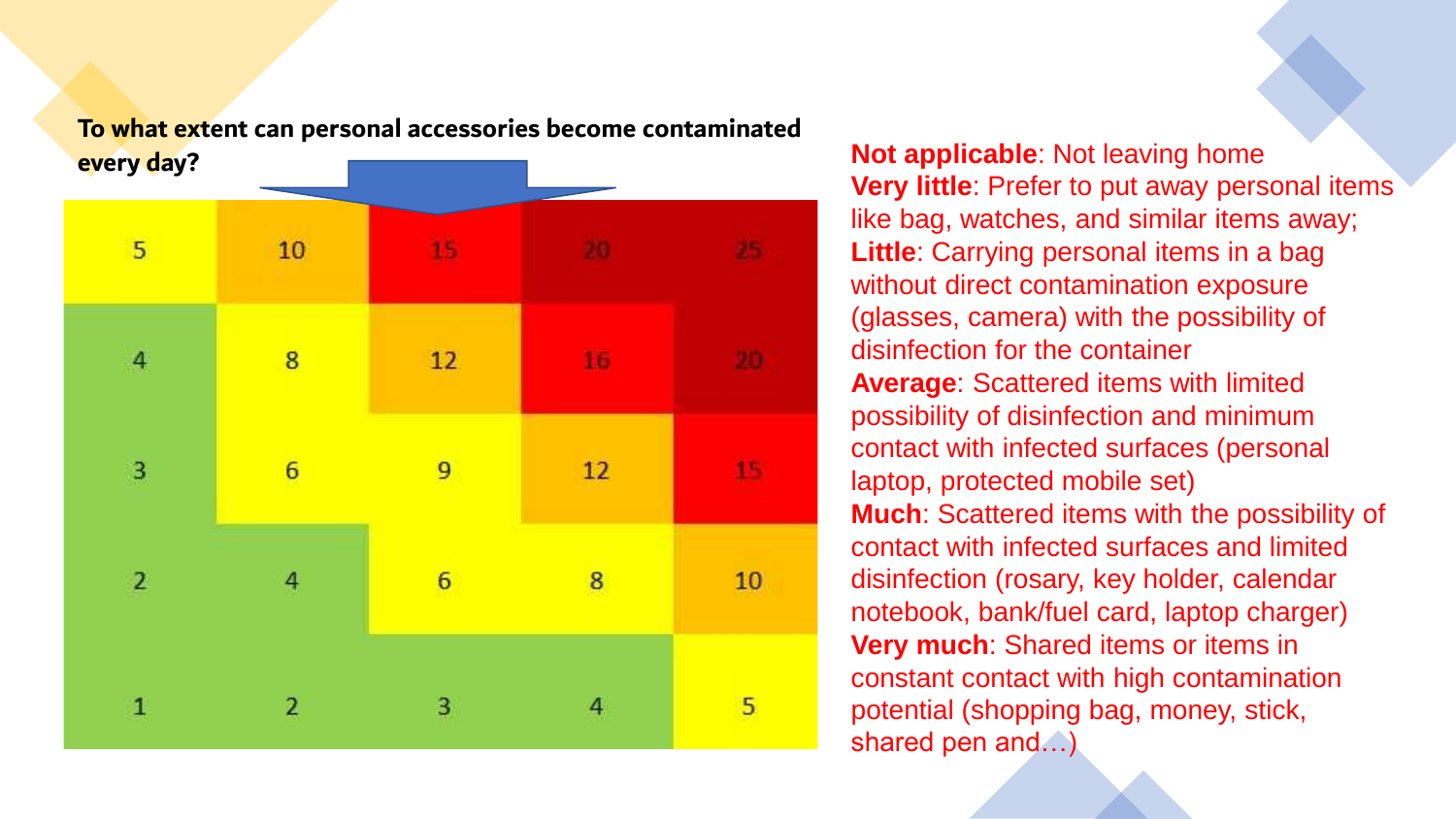**Not known/applicable**: Not knowing or not leaving home during the past 5 days **Very much:** Regular disinfection of all items after use (more than once a day) **Much**: Disinfection of all personal items at least once a day **Average**: Leave items in a safe place without contacting other items (disinfection/washing once in every 2 to 3 days)

**Little**: Regular cleaning/disinfection and mainly after feeling they are dirty (at least once a week) **Very little**: Ignoring the disinfection of some items during the week

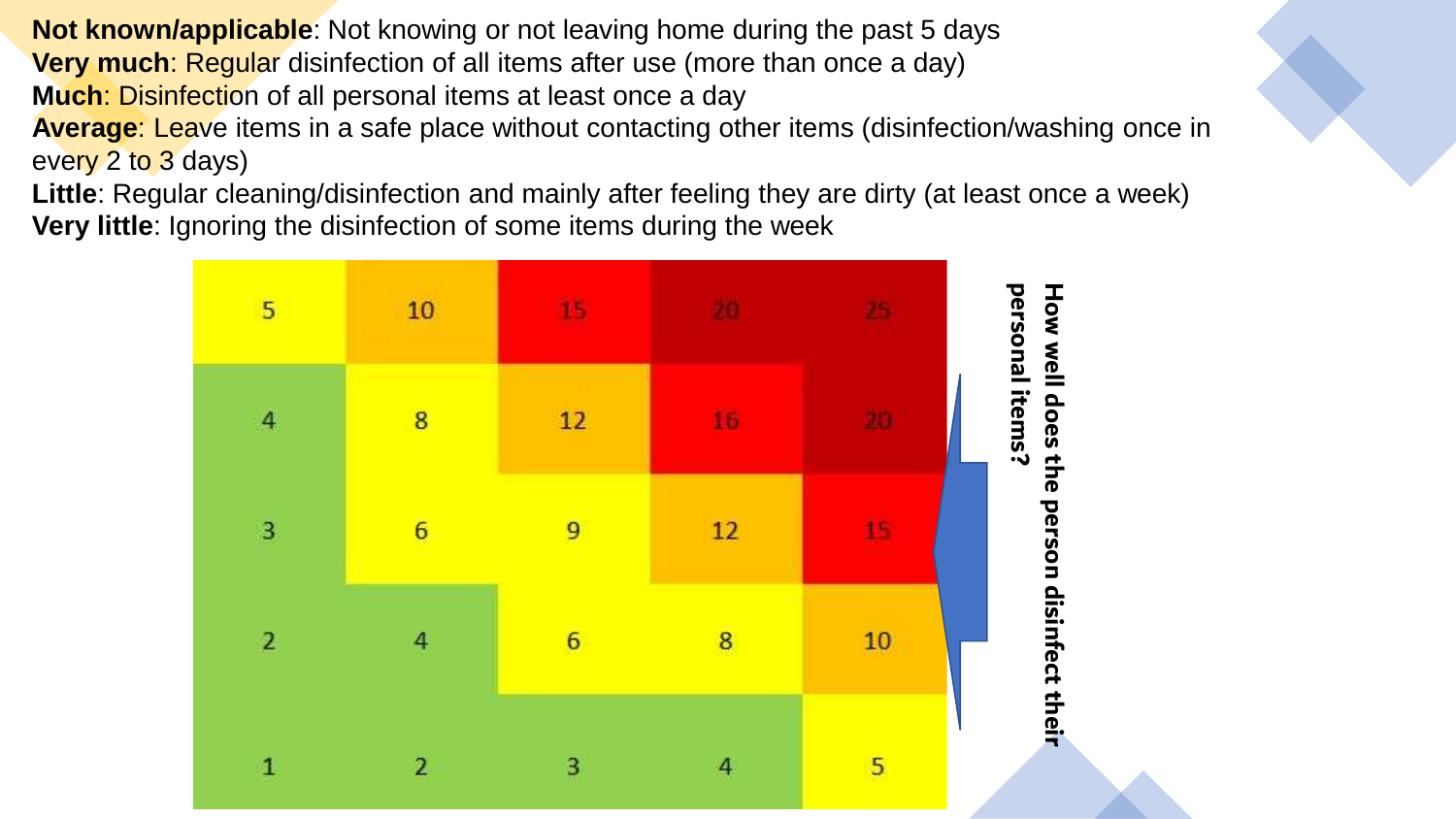Individual Exposure Risk per each COVID-19 transmission subject

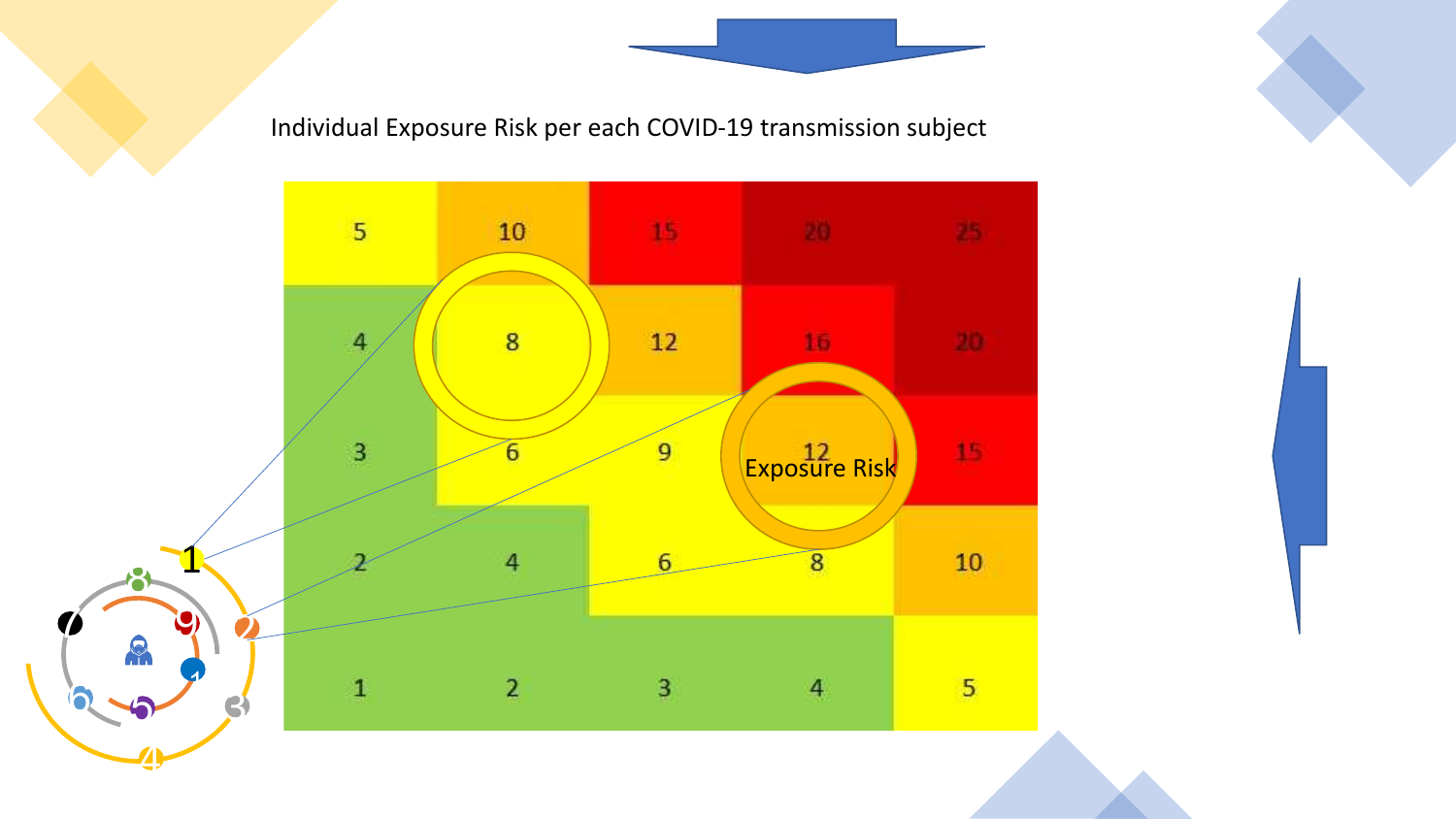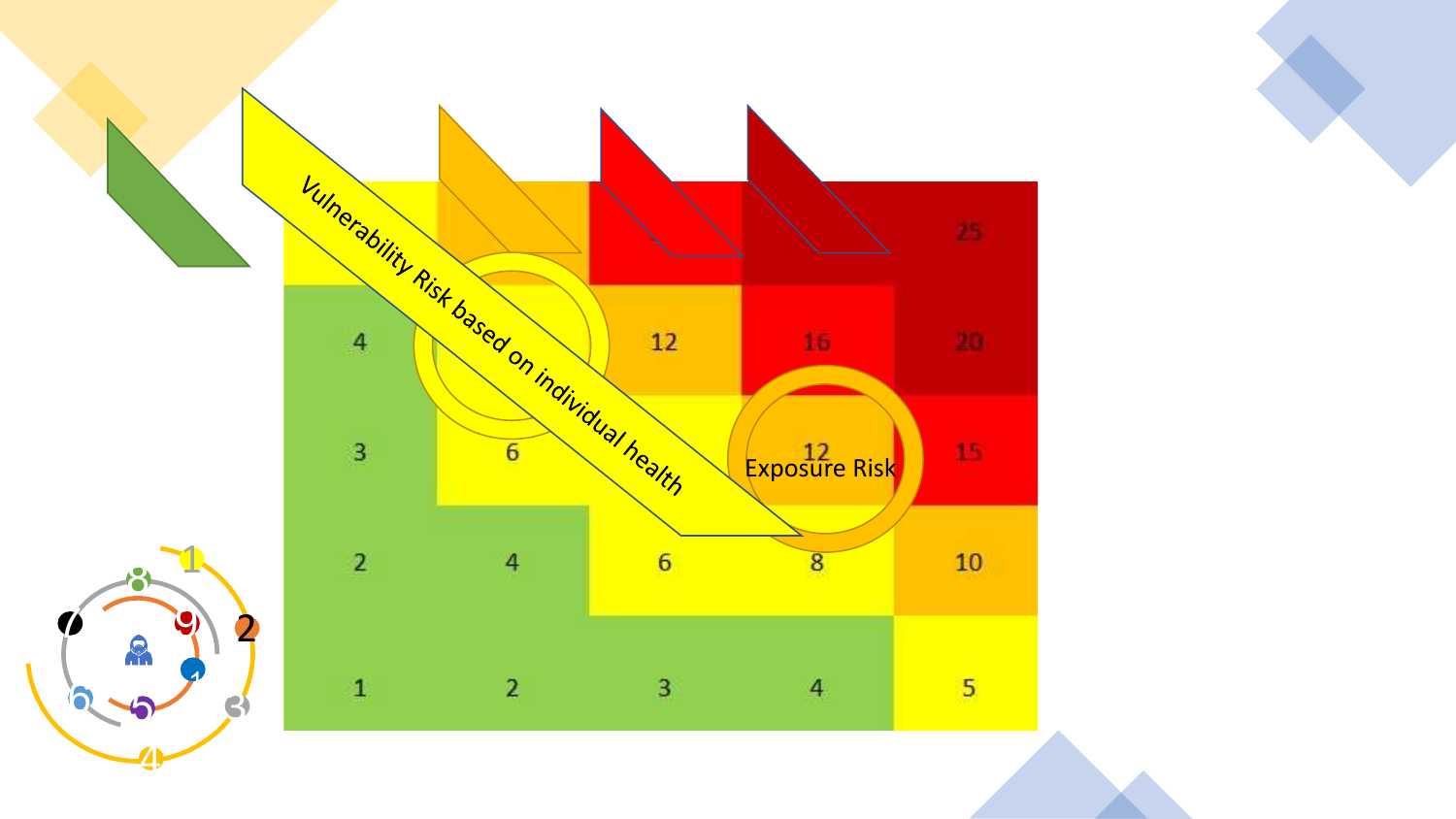

## Risk of COVID-19 in transmissional factors

It shows that out of 25 transmissional factors, the individual just susceptible to get infected through 5 elements in which the work-desk has the highest risk of infection transmission.

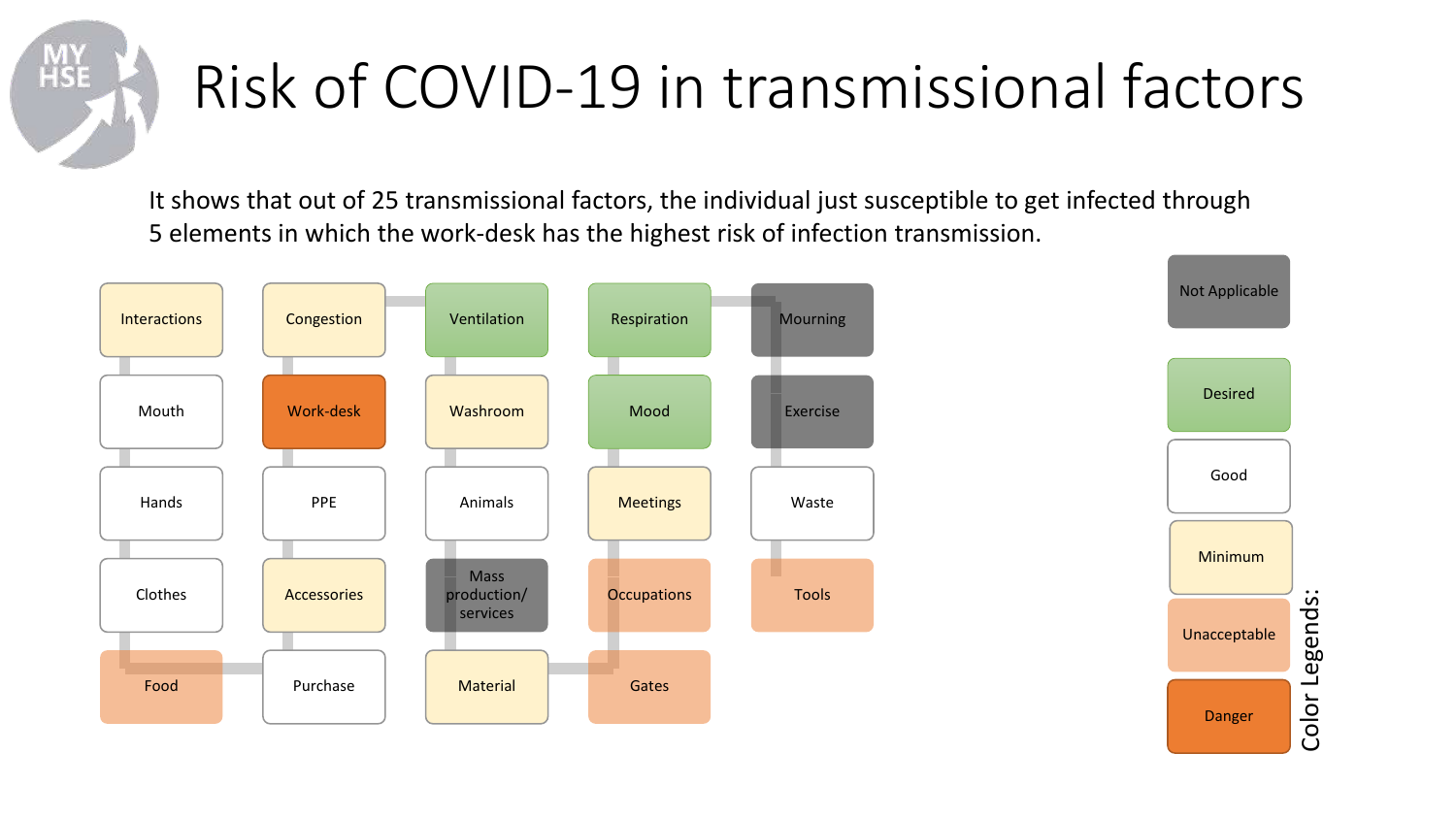

### Group Risk Calculation in Compare with ALARP

Risk per each Non-official team



Personal Risk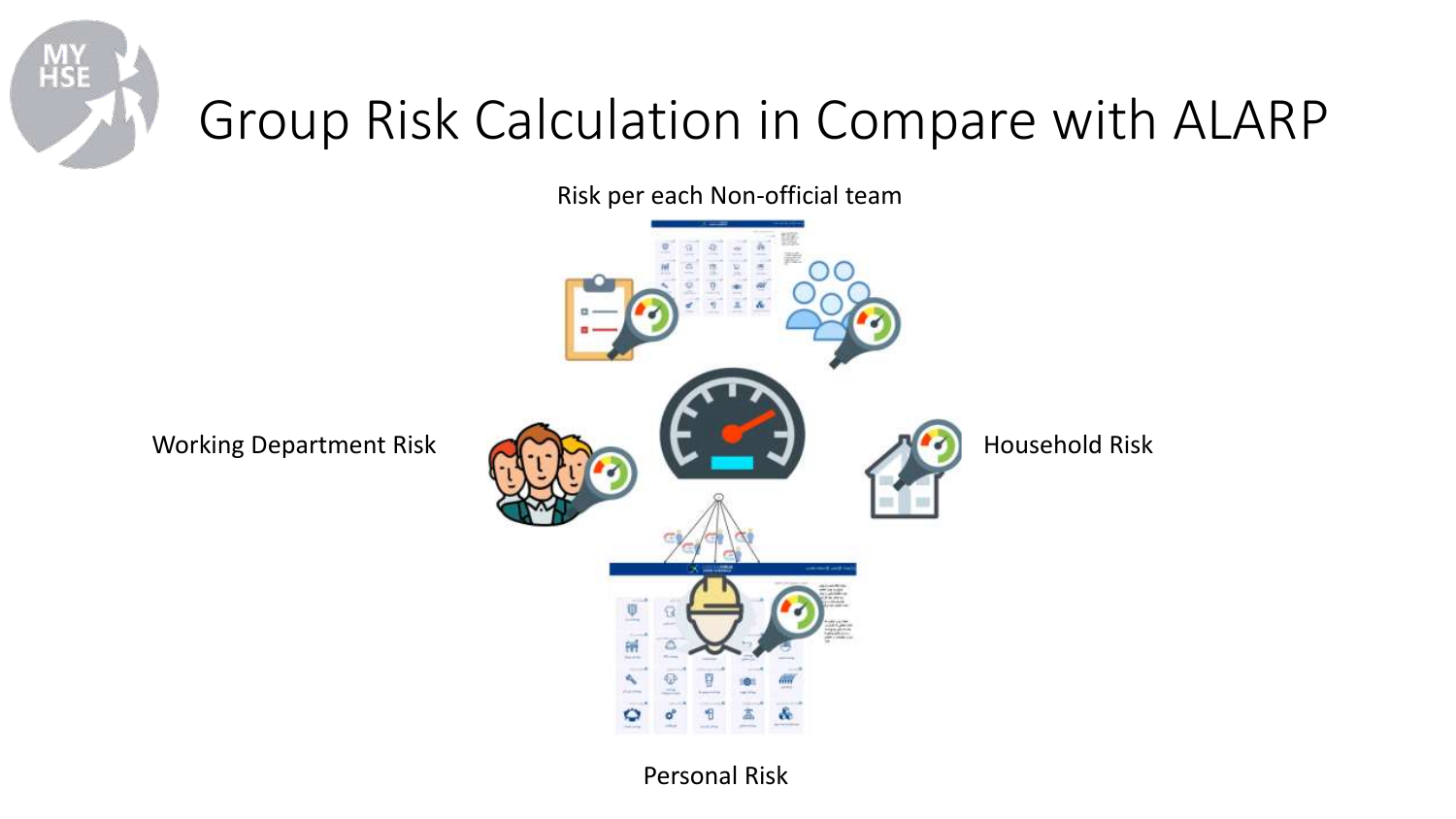

#### Application Dashboard for Organization

**Personal status** Realtime **COVID risk from follwoing Point of View (POV)** which rangged from 1 (safe) to 5 (Dangerous) Overall POV: 2.5

nalysis

 $\overline{\mathbf{A}}$ 

**Risk** 

alvo:

Your POV: No Data Others POV: No Data

**Maximum Acceptable Risk** Individual Set Point: 1

**Accumulated Health Partnership** By you for others: 45 Subjects By others for you: 66 Subjects

**Risk Calculation Reliability** Last week: 0% Last Month: 5% **28 Dept. Status** 

Last weekend Performance against COVID in subunits: ساختمان شهيد قزويني Unit 1: 67.17% گروه مشاوران Unit 2:63.%18

**COVID Risk Level in subunits:** which rangged from 1 (safe) to 5 (Dangerous) Unit 1: From 1.55 to 1.76 Unit 2: From 1.84 to 1.86

Number of evaluated subjects in subunits: Unit 1: 25 Subjects Unit 2: 25 Subjects



week

Group Risk Level From: I.FF To I.FA

Your Risk Level in the group : I.AF

No of Active Auditors : \ People

No of Audited Subjects: Qr Items

Health Performances (%): Yo. II" %

Health Risk Set Point: \"

Your Impact in the Household: YF. . Y % **LUnsafety** 

**Company Status** Last weekend

Health Risk Ranged From: 1.69 To To Y...Y

Your Health Risk: I.AF

No of Active Auditors : IPP People

No of Audited Subjects: YoYY Items

Health Performances (%) Company: FA.YI %

Your Health Contribution in the Organization : 10.YY % Di<sub>Unsafety</sub>

No of People with COVID symptoms in the last week: «

**COVID Risk Details**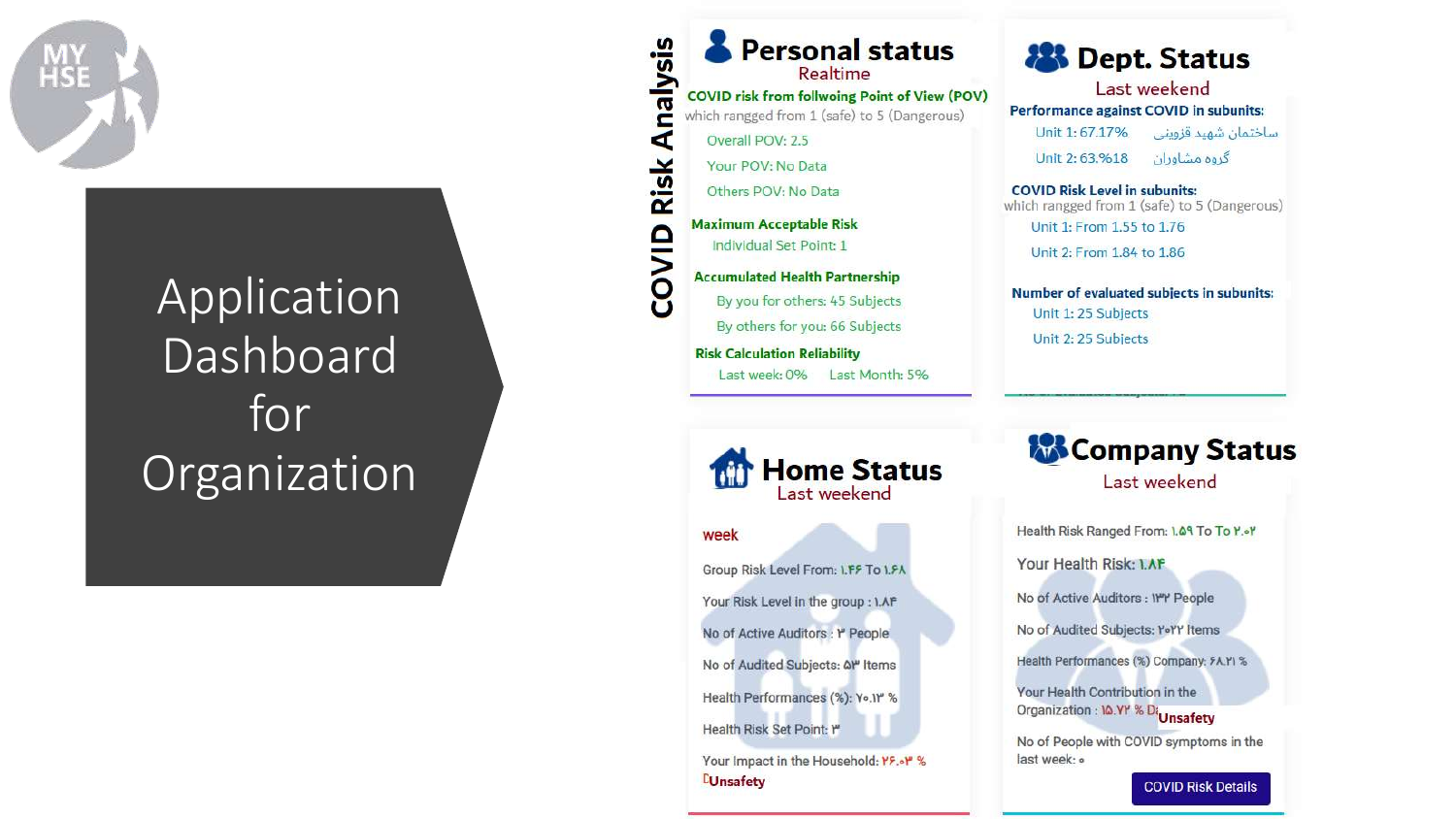#### Managerial decision based on Risk for remote work/leaves